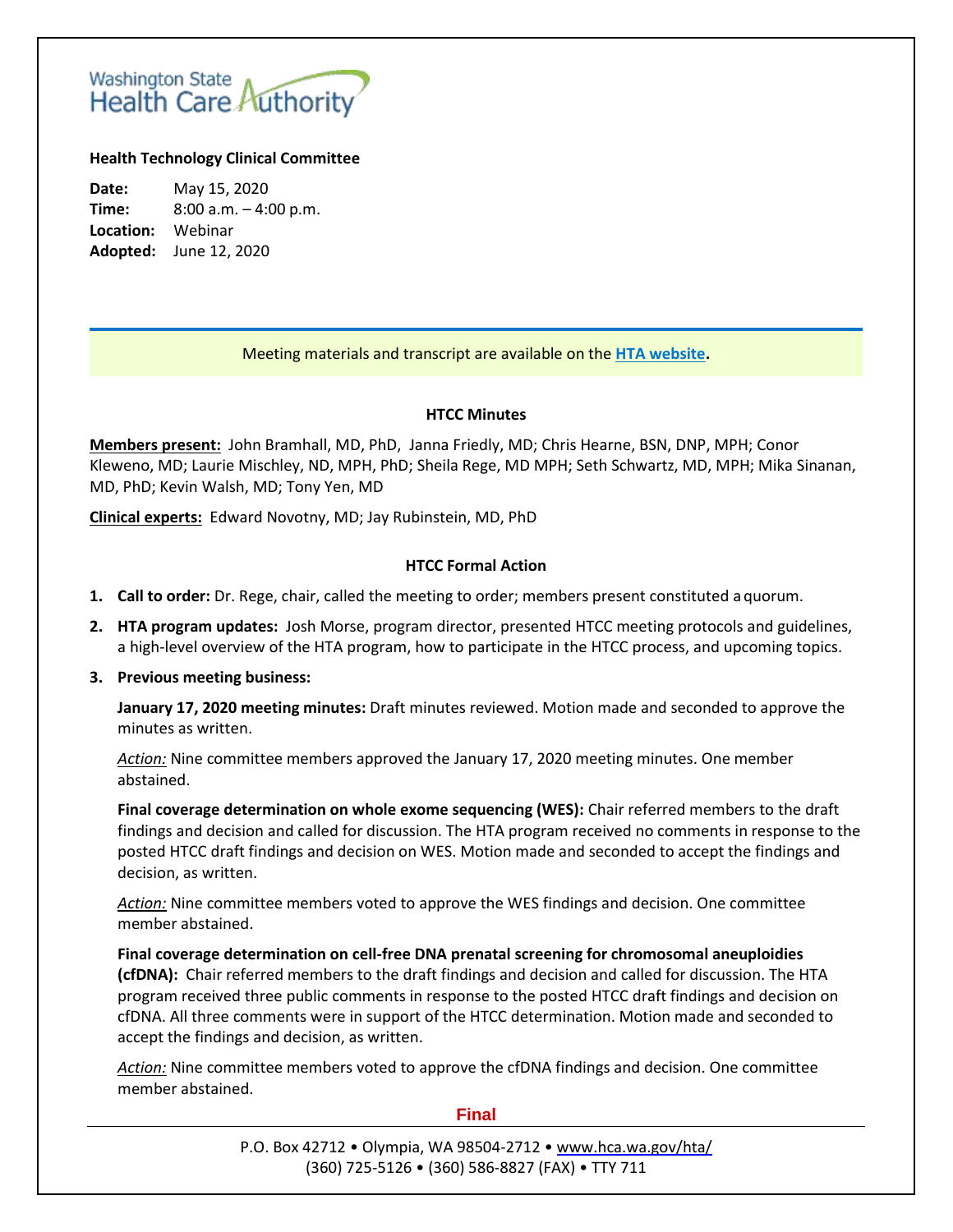# **4. Non-invasive, non-pharmacologic treatments for tinnitus**

**Clinical expert:** The chair introduced Jay T. Rubinstein, MD, PhD, Virginia Merrill Bloedel Professor of Otolaryngology and Bioengineering; Director, Bloedel Hearing Research Center, University of Washington.

**Agency utilization and outcomes:** Judy Zerzan, MD, MPH, Clinical Quality Care Transformation, Health Care Authority, presented the state agency perspective on non-invasive, non-pharmacologic treatments for tinnitus. Find the full presentation published with the [May 15, 2020, meeting materials.](https://www.hca.wa.gov/about-hca/health-technology-assessment/meetings-and-materials)

**Scheduled and open public comments:** Chair called for public comments. Comments provided by:

- Jana Wiley, RN, LAC, Olympia WA
- Jianfeng Yang, L.Ac., M.Ac., OMD, Eastern Medicine Practitioner

**Vendor report/HTCC question and answers:** Leila Kahwati, MD, MPH, Research Triangle Institute (RTI) - University of North Carolina Evidence-based Practice Center, presented the evidence review for noninvasive, non-pharmacologic treatments for tinnitus. Find the full report published with the [May 15, 2020,](https://www.hca.wa.gov/about-hca/health-technology-assessment/meetings-and-materials)  [meeting materials.](https://www.hca.wa.gov/about-hca/health-technology-assessment/meetings-and-materials)

# **HTCC coverage vote and formal action:**

#### *Committee decision*

Based on the deliberations of key health outcomes the committee decided that it had the most complete information: a comprehensive and current evidence report, public comments, and state agency utilization information. The committee decided that the current evidence on non-invasive, non-pharmacologic treatment of tinnitus is sufficient to make a determination on this topic. The committee discussed and voted on the evidence for the use of non-invasive, non-pharmacologic treatments for treatment of tinnitus. The committee considered the evidence and gave greatest weight to the evidence it determined, based on objective factors, to be the most valid and reliable.

Based on these findings, the committee voted to cover cognitive behavioral therapy for treatment of tinnitus. The committee voted to not cover sound therapies including masking devices, repetitive transcranial magnetic stimulation and tinnitus specific therapies for the treatment of tinnitus.

|                                              | Not covered | <b>Covered under</b><br>certain conditions | <b>Covered</b><br>unconditionally |
|----------------------------------------------|-------------|--------------------------------------------|-----------------------------------|
| Cognitive behavioral therapy                 | 0           |                                            | 10                                |
| Sound therapies including masking devices    | 10          |                                            |                                   |
| Repetitive transcranial magnetic stimulation | 10          |                                            |                                   |
| Tinnitus specific therapies                  | 9           |                                            |                                   |

#### *Discussion*

The committee reviewed and discussed the available studies for use of non-invasive, non-pharmacologic therapies for treatment of tinnitus. Details of study design, inclusion criteria, outcomes and other factors affecting study quality were discussed. A clinical expert member provided detailed insight and discussion

| <b>Final</b> |  |
|--------------|--|
| Page 2 of 6  |  |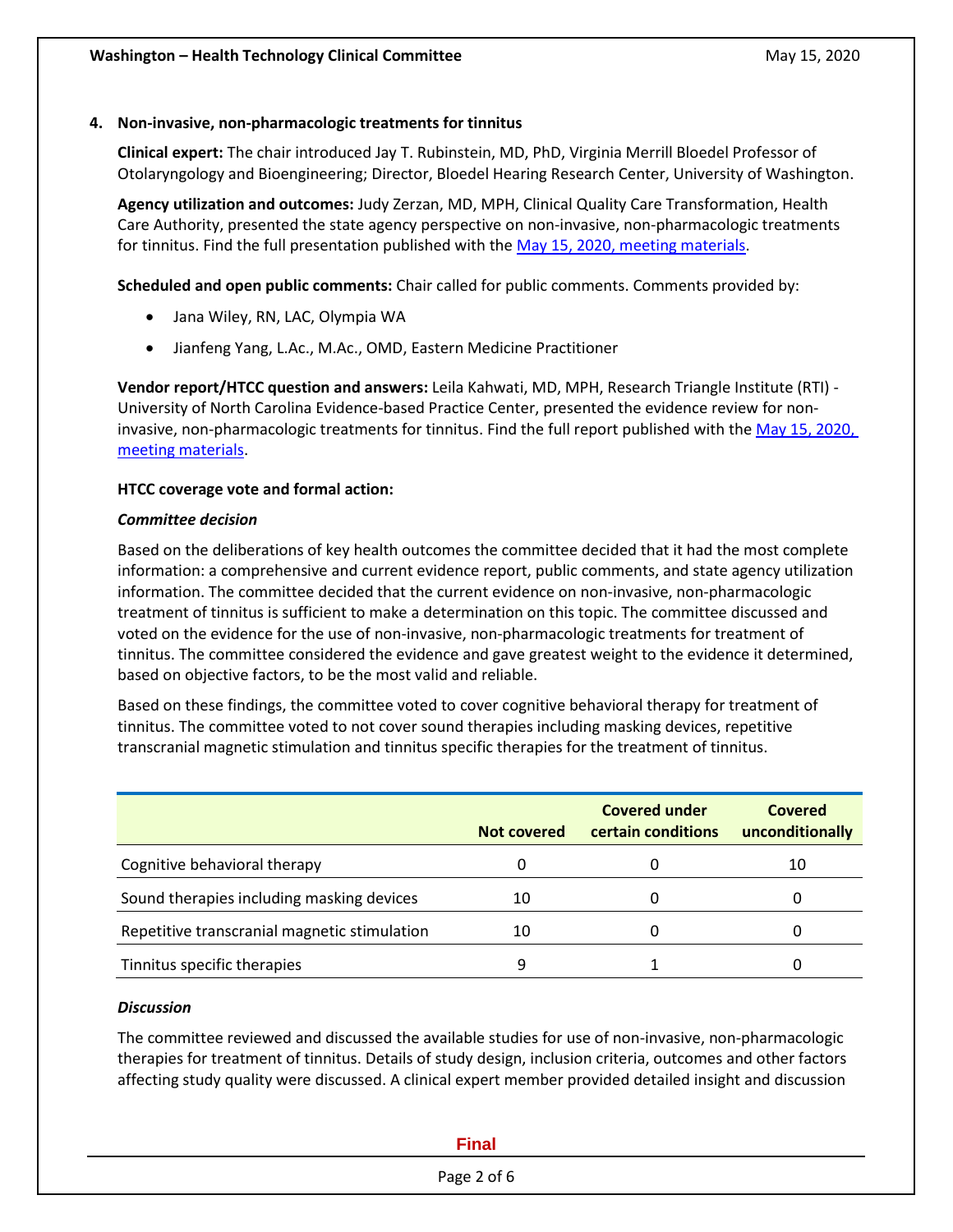points. A majority of committee members found the evidence sufficient to determine that use of cognitive behavioral therapy for the treatment of tinnitus is safe and efficacious, but unproven for costeffectiveness. The committee found the evidence is insufficient to make a conclusion about whether repetitive transcranial magnetic stimulation, sound therapies and tinnitus-specific therapies are safe, effective and cost-effective for the treatment of tinnitus.

# *Limitations*

N/A

# *Action*

The committee checked for availability of a Centers for Medicare and Medicaid Services (CMS) national coverage decision (NCD). There is no Medicare national or local coverage determination for the tinnitus treatments considered in this review.

Six evidence based clinical guidelines were identified for this review. The committee discussed guidelines from the following organizations related to the treatment of tinnitus:

- National Institutes for Health and Care Excellence (NICE) Guideline: Tinnitus assessment and management, 2020
- A multidisciplinary European guideline for tinnitus: diagnostics, assessment, and treatment, 2019
- Association of the Scientific Medical Societies in Germany Guideline 01 7/064: Chronic Tinnitus, 2015
- American Academy of Otolaryngology-Head and Neck Surgery Clinical Practice Guideline: Tinnitus, 2014
- International Federation of Clinical Neurophysiology: Evidence-based guidelines on the therapeutic use of repetitive transcranial magnetic stimulation, 2014
- VA/DoD Clinical Practice Guidelines: Management of Concussion-mild Traumatic Brain Injury, 2016

The committee's coverage determination is consistent with the identified guidelines.

The committee chair directed HTA staff to prepare a findings and decision document on the use of noninvasive, non-pharmacologic treatments for tinnitus for public comment to be followed by consideration for final approval at the next public meeting.

# **5. Vagal nerve stimulation for epilepsy and depression**

**Clinical expert:** The chair introduced Edward J. Novotny, MD, Director, Director Epilepsy Program, Seattle Children's Hospital; Alvord, Gerlich and Rhodes Family Endowed Chair in Pediatric Epilepsy, University of Washington School of Medicine.

**Agency utilization and outcomes:** Emily Transue, MD, MHA, Clinical Quality Care Transformation, Health Care Authority, presented the state agency perspective on vagal nerve stimulation for epilepsy and depression. Find the full presentation published with th[e May 15, 2020, meeting materials.](https://www.hca.wa.gov/about-hca/health-technology-assessment/meetings-and-materials)

#### **Final**

Page 3 of 6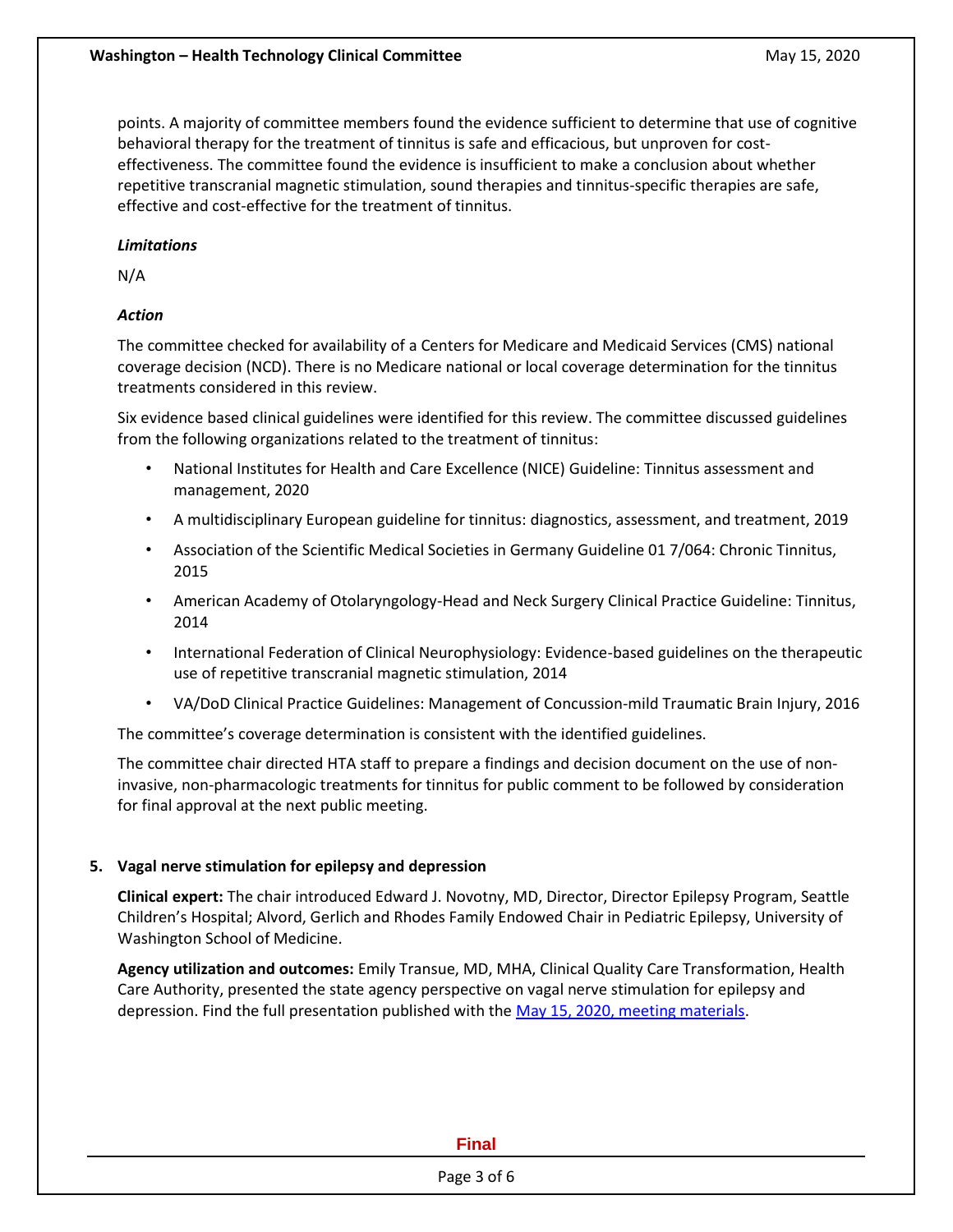**Scheduled and open public comments:** Chair called for public comments. Comments provided by:

- Gwinn Ryder, MD, Center for Neurologic Restoration, Swedish Neuroscience Institute
- Cathy Hill, American Association of Neurological Surgeons/ Congress of Neurological Surgeons, American Society for Stereotactic and Functional Neurosurgery Washington State Association of Neurological Surgeons
- Rebecca M. Allen, MD, MPH, Washington State Psychiatric Association
- Joshua Bess, MD
- David L. Dunner, MD, Director, Center for Anxiety and Depression
- Lorenzo Dicarlo, MD, LivaNova
- Scott Aaronson, MD
- Charles Conway, MD

**Vendor report/HTCC question and answers:** Beth Shaw, BSc, MSc, Oregon Health Sciences University, Center for Evidence-based Policy, presented the evidence review for vagal nerve stimulation for epilepsy and depression. Find the full report published with the [May 15, 2020, meeting materials.](https://www.hca.wa.gov/about-hca/health-technology-assessment/meetings-and-materials)

#### **HTCC coverage vote and formal action:**

#### *Committee decision*

Based on the deliberations of key health outcomes the committee decided that it had the most complete information: a comprehensive and current evidence report, public comments, and state agency utilization information. The committee decided that the current evidence on vagal nerve stimulation for epilepsy and depression is sufficient to make a determination on this topic. The committee discussed and voted on the evidence for the use of vagal nerve stimulation for the treatment of epilepsy and depression. The committee considered the evidence and gave greatest weight to the evidence it determined, based on objective factors, to be the most valid and reliable.

Based on these findings, the committee voted to cover with conditions vagal nerve stimulation for the treatment of epilepsy. The committee voted to not cover vagal nerve stimulation treatment of depression, and to not cover transcutaneous vagal nerve stimulation for epilepsy or depression.

|                                        | Not covered | <b>Covered under</b><br>certain conditions | Covered<br>unconditionally |
|----------------------------------------|-------------|--------------------------------------------|----------------------------|
| Vagal nerve stimulation for epilepsy   |             | 10                                         | 0                          |
| Vagal nerve stimulation for depression |             |                                            |                            |
| Transcutaneous vagal nerve stimulation | 10          |                                            |                            |

#### *Discussion*

The committee reviewed and discussed the available studies for use of vagal nerve stimulation for treatment of epilepsy and depression. Details of study design, inclusion criteria, outcomes and other

# **Final** Page 4 of 6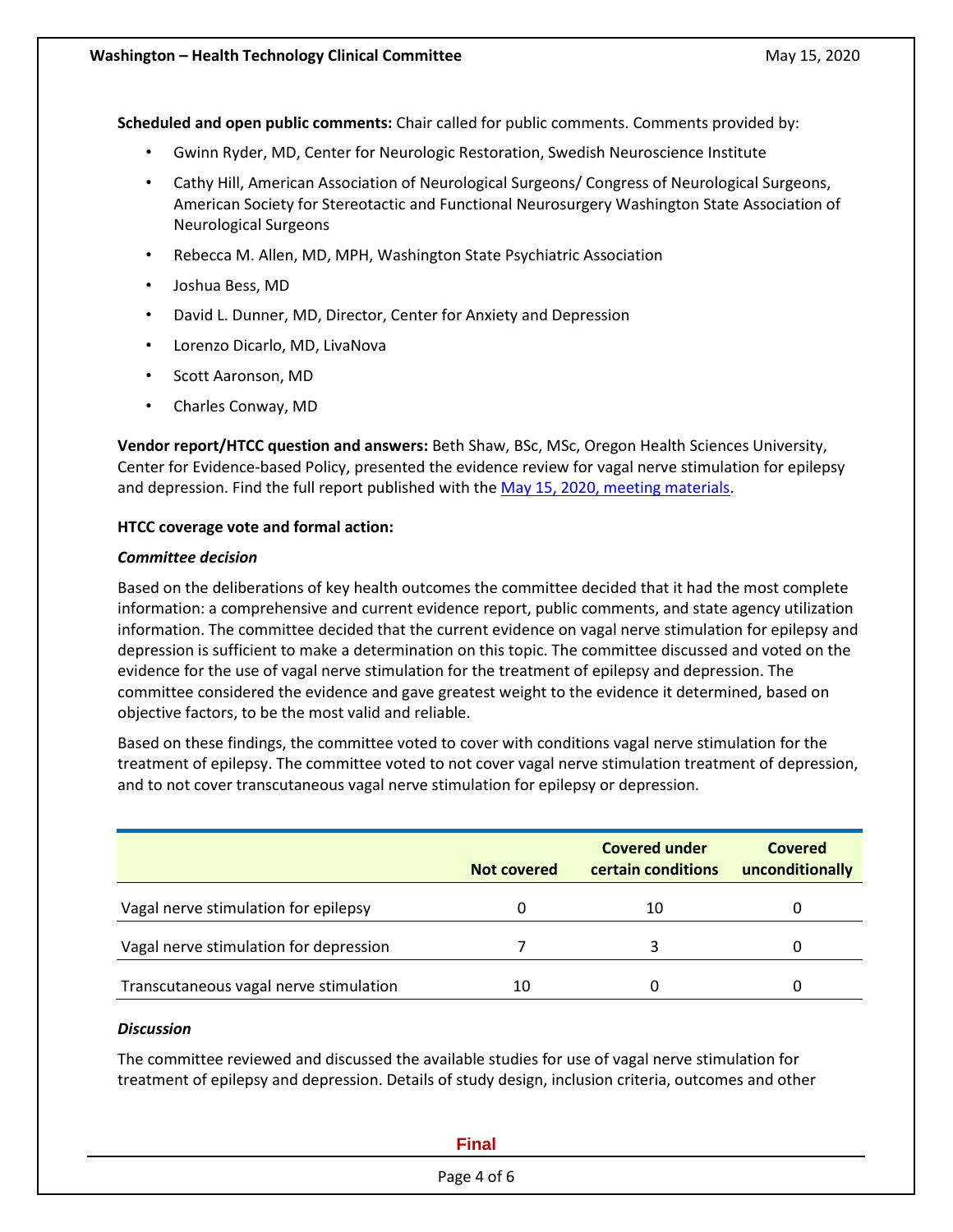factors affecting study quality were discussed. A clinical expert member provided detailed insight and discussion points.

A majority of committee members found the evidence sufficient to determine that use of vagal nerve stimulation for the treatment of epilepsy in adults and children is safe and efficacious, but unproven for cost-effectiveness. All committee members found vagal nerve stimulation for epilepsy to be more effective in at least some cases, than comparators.

For treatment of depression the committee discussed details of the available clinical trial data. Half of the committee found the evidence insufficient to conclude the treatment to be safe, while the other half of the committee was split between concluding the evidence demonstrated it to be less safe or safer in some, than comparators. The majority of the committee found the evidence to be insufficient to make a conclusion related to effectiveness, and all committee members found insufficient evidence related to cost-effectiveness.

The committee unanimously found the evidence to be insufficient to conclude whether transcranial vagal nerve stimulation is safe, efficacious or cost-effective.

# *Limitations*

N/A

# *Action*

The committee checked for availability of a Centers for Medicare and Medicaid Services (CMS) national coverage decision (NCD). There is one Medicare national coverage decision on the use of VNS. The committee also reviewed the new criteria for the NCD under development for VNS in depression. The committee determination is not consistent with the Medicare determination of coverage for depression only if in a clinical trial based on the committee's consideration of the most recent evidence. The committee acknowledged the state programs may consider coverage for individuals when in the context of a clinical trial.

Six evidence based clinical guidelines related to VNS or tVNS for epilepsy were identified for this review. The committee discussed guidelines from the following organizations related to the treatment of epilepsy:

- National Institutes for Health and Care Excellence (NICE) Guideline: Epilepsies: diagnosis and management, 2012
- Scottish Intercollegiate Guidelines Network (SIGN), diagnosis and management of epilepsy in adults, 2015
- Task Force Report for the ILAE Commission of Pediatrics, Management of Infantile Seizures, 2015
- Australian Government Medical Services Advisory Committee (MSAC), VNS for refractory epilepsy, 2016
- Epilepsy Implementation Task Force, management of medically- refractory epilepsy in adults and children who are not candidates for epilepsy surgery, 2016
- Wirrel et al. on behalf of a North American Consensus Panel, Diagnosis and management of Dravet syndrome, 2017

**Final**

Page 5 of 6